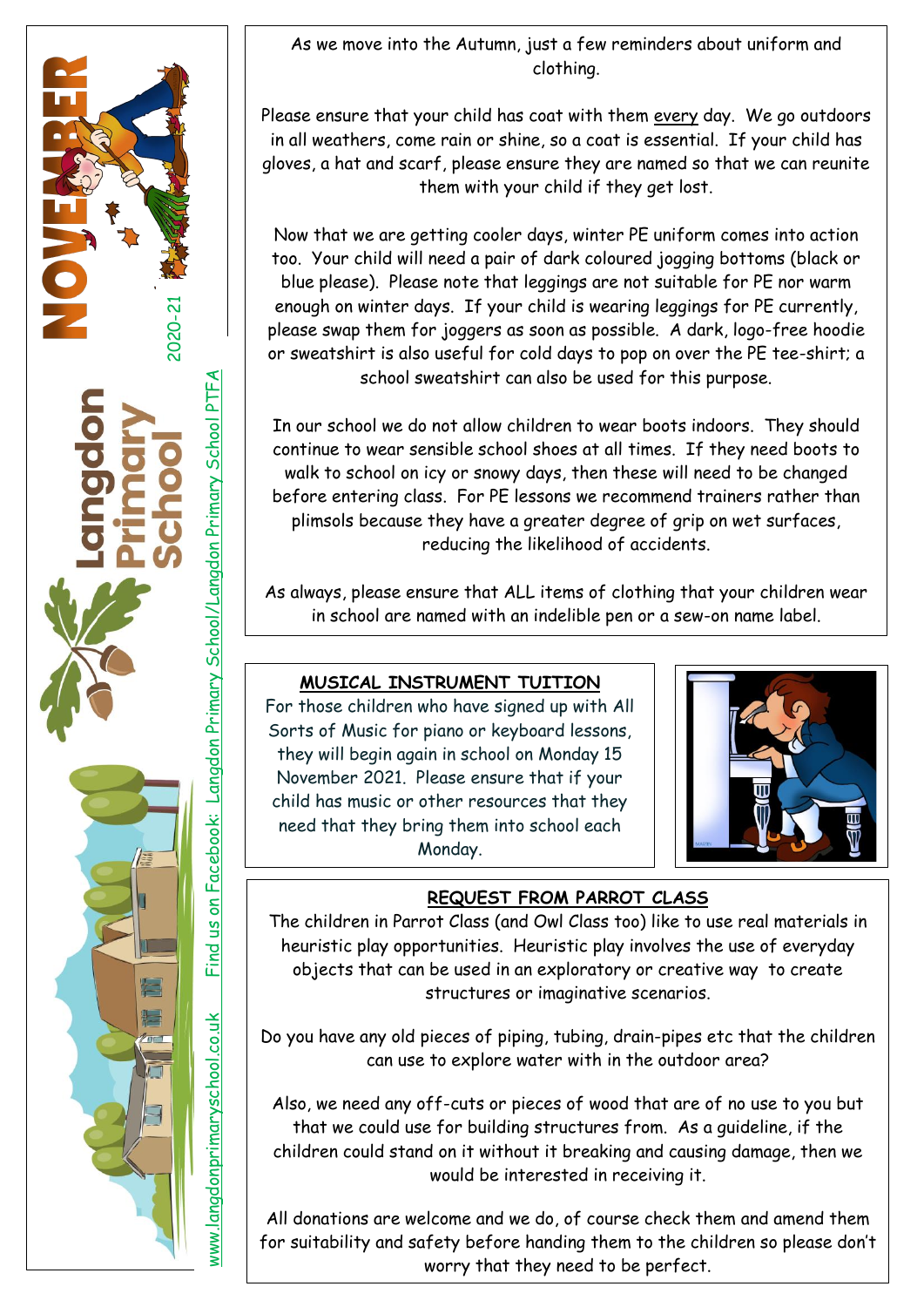#### **CHILDREN IN NEED**

Next Friday, 19 November 2021, is Children in Need fundraising day. Our school has always supported this event in order to support children who are in a less fortunate position than ourselves. This year, we have decided that we are going to 'Go Glam!' in exchange for a donation towards the charity!

We are asking everyone to come into school all glammed up in their best clothing. Sequins, glitter and bling is most welcome as is any glamourous or beautifully creative face painting or makeup. We will even allow nail varnish on this day. Ideas for clothing include bow ties, cravats, smart dresses, suits, trousers, shirts or if your child feels like it, the full Hollywood outfit. The more outrageous, creative, glamourous the better. I will of course, remind you that this is school and we do still have playtimes, so if you really value something and don't want it damaged in a game of football or a ride of a scooter board, perhaps best not to send your child in wearing it.

Donations should be at least £1 per child but please feel free to send in anything that you can afford, every little bit extra is welcome.



#### **MARLOWE THEATRE TRIP**

We are once again offering children in Years 3 – 6 the opportunity to go to the Marlowe Theatre to see their pantomime which this year is 'Jack and the Beanstalk'. Oh, yes we are!!

Attending a theatre performance is one of our activities that we want pupils to experience before the end of primary school and so this event is offered to all children in Years 3 – 6. The pantomime stars West End star and pop star from the band Blue, Duncan James; Strictly Come Dancing's Joanne Clifton and Marlowe favourite Ben Roddy. The PTFA have agreed, once again, to provide an ice cream for every child at no extra cost. Letters giving full details of the cost of the trip and other arrangements will come to you on Monday next week. Children will be taken to Canterbury by minibus on the morning of the performance and will return early afternoon. For this reason, every child needs a packed lunch on this day – please let us know in advance if you require a school packed lunch so that we can order

one for your child.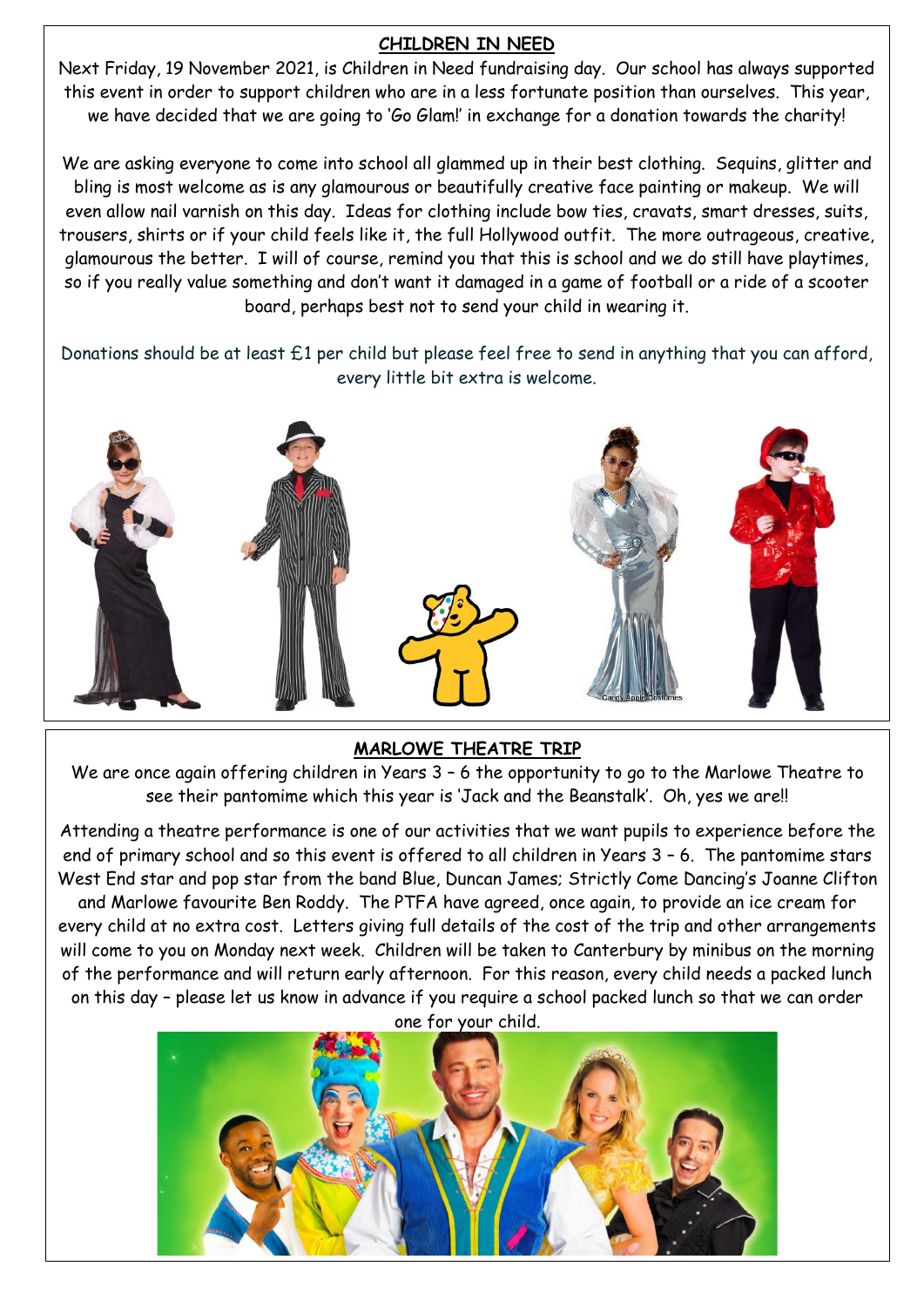### **ASSESSMENT WEEK AND LEARNING AND PROGRESS MEETINGS**

Now that we have returned to (fingers crossed) 'normal' routines during school hours and with a commitment from the government to keep schools open as far as possible as we move into the winter months, we think that it is time to more formally assess pupil learning in order to determine the rate of progress for individuals and groups; to find out where the gaps in knowledge and understanding lie and to inform how we will plan future teaching, intervention, tuition and support. Children in Years 1-6 will be assessed by their teachers prior to meeting with you in our Learning and Progress meetings during this month.

For children in Key Stage One, they do a series of tasks with their teacher who observes and notes how independent they are in their work and how accurate are the outcomes. The assessment is fairly informal although we use published assessment materials that allow us to establish a baseline of knowledge and from there measure a child's learning.

For children in Key Stage Two we use summative assessment papers, similar to those used at the end of Key Stage Two in the SATS assessments. Children begin to do assessments in Year 3 under test conditions, although the first assessment is more supported because it is new to them. Children do assessments in reading, writing, mathematics and grammar, punctuation and spelling.

The assessments are a good tool for the staff who work with the children. Firstly, they show us what the children have learned, understood and retained. Next, they show us what they either haven't remembered or what we haven't taught fully enough. Using this information teachers plan what to teach the children next in these crucial areas of the curriculum that run through every subject. They are also used to help us decide who needs more challenge and who needs more support. This informs the tuition we offer pupils out of school and the intervention we do in school.

Assessments are nothing for a child to worry about so we ask that parents don't build them up into a big thing. At this stage in school we are not about doing 'exams'. Assessment is in fact, a process that happens every day, in every lesson. This is just a supplementary way of doing it. These summative assessments help us to see what needs to be done next in order to ensure that the children have the deepest understanding of the curriculum and that they are able to apply what they know in their future lessons and learning. If your child asks you about the assessments or seems anxious about them, it's a good idea to remind them that assessments are more important for the teachers than they are for the children; it's our way of checking that we have done a good job with our teaching.

Following our analysis of the assessments we meet with parents to talk about children's learning and progress. This will happen on Monday 13 December 2021. We will tell you what your child's strengths and weaknesses are and what we are doing to address them. We will also tell you if your child has any additional needs that we need to address and how we will do this – although most parents for whom this is relevant already know. We will give you a written record of our assessment of your child which includes any targets we have set for them for the next term.

We intend to offer parents either a virtual or a face to face appointment. If you make a face to face appointment then your child's work from this term will be available for you to look at prior to the meeting with the teacher because we know that this is something that parents have told us they value and have missed over the last few months.